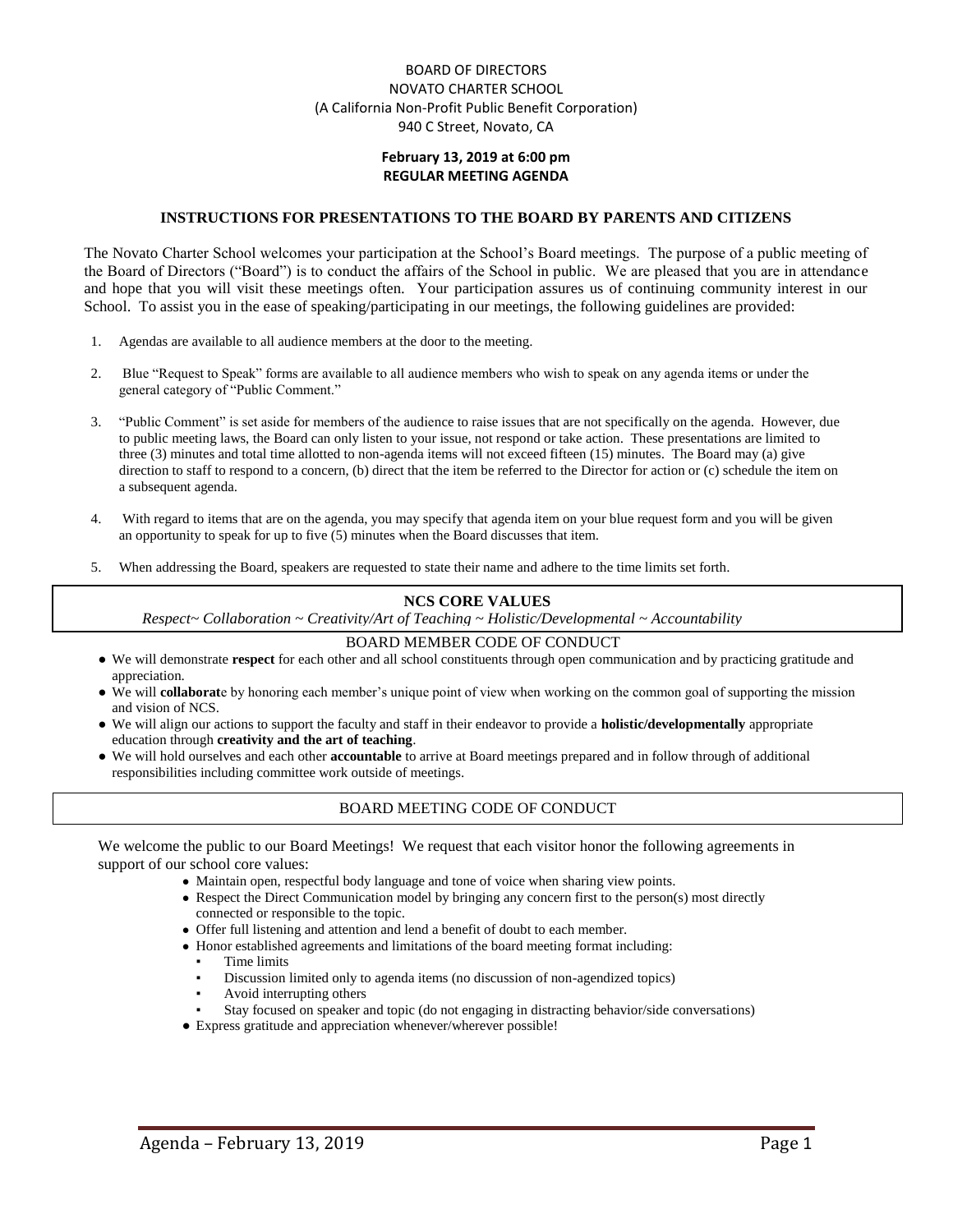## NOVATO CHARTER SCHOOL REGULAR MEETING OF THE BOARD OF DIRECTORS (A California Non-Profit Public Benefit Corporation) 940 C Street, Novato, CA **Wednesday, February 13, 2019, at 6:00 pm**

| <b>AGENDA ITEM</b> |                                                                                                                                                                                                                                                                                                                                                                                                                                                                                                                                                                                                                                                                                                                      |         |        |               | <b>SPONSOR</b> | Approx. Time |
|--------------------|----------------------------------------------------------------------------------------------------------------------------------------------------------------------------------------------------------------------------------------------------------------------------------------------------------------------------------------------------------------------------------------------------------------------------------------------------------------------------------------------------------------------------------------------------------------------------------------------------------------------------------------------------------------------------------------------------------------------|---------|--------|---------------|----------------|--------------|
| $\mathbf{1}$       | <b>Call Meeting to Order, Roll Call</b>                                                                                                                                                                                                                                                                                                                                                                                                                                                                                                                                                                                                                                                                              |         |        | Nicol Brescia |                | 5 Min.       |
|                    | <b>Board Member</b>                                                                                                                                                                                                                                                                                                                                                                                                                                                                                                                                                                                                                                                                                                  | Present | Absent | Late          | Arrival time   |              |
|                    | Craig Allender (CA)                                                                                                                                                                                                                                                                                                                                                                                                                                                                                                                                                                                                                                                                                                  |         |        |               |                |              |
|                    | Erik Berkowitz (EB)                                                                                                                                                                                                                                                                                                                                                                                                                                                                                                                                                                                                                                                                                                  |         |        |               |                |              |
|                    | Nicol Brescia (NB)                                                                                                                                                                                                                                                                                                                                                                                                                                                                                                                                                                                                                                                                                                   |         |        |               |                |              |
|                    | Lia Heath (LH)                                                                                                                                                                                                                                                                                                                                                                                                                                                                                                                                                                                                                                                                                                       |         |        |               |                |              |
|                    | Alexandria Quam (AQ)                                                                                                                                                                                                                                                                                                                                                                                                                                                                                                                                                                                                                                                                                                 |         |        |               |                |              |
| $\overline{2}$     | <b>Agenda Modification</b>                                                                                                                                                                                                                                                                                                                                                                                                                                                                                                                                                                                                                                                                                           |         |        |               | Nicol Brescia  | 5 Min.       |
| 3                  | 5 Min.<br><b>Public Comment</b><br>Nicol Brescia<br>This is the opportunity for members of the community to speak on topics that are not<br>agendized on tonight's board meeting. Because these are not agendized items the board<br>and staff may not dialog back and forth with you. If you have a specific question that<br>staff may be able to answer, staff may contact you. Should a board member chose to<br>have this placed on a future meeting they may contact staff to do that.                                                                                                                                                                                                                         |         |        |               |                |              |
| 4                  | <b>Consent Agenda Items</b><br>A. Minutes from the $12/12/18$ meeting                                                                                                                                                                                                                                                                                                                                                                                                                                                                                                                                                                                                                                                |         |        |               | Nicol Brescia  | 5 Min.       |
| 5                  | <b>Board Discussion/Action Items</b><br>A. Yancy Hawkins, NUSD Assistant Superintendent of Business and Operations will<br>present on current fiscal state of affairs for California public schools<br>B. Approval of the Final Audit Report for Prior Year<br>C. Approve IRS Form 990 And FTB Form 199<br>D. Approval of the Conflict of Interest Code Board Policy #200<br>E. Approval of Overnight Field Trips<br>F. Approval of Low-Performing Students Block Grant (LPSBG) Plan<br>G. Approval of Safety Plan<br>H. 1 <sup>st</sup> Reading NCS Student Discipline Policy<br>Review message to community<br>Ι.<br>Collect Form 700 from Board Members<br>J.<br>K. Discussion/Study: Alliance Path to Membership |         |        | Nicol Brescia | 60 Min.        |              |
| 6                  | Information Items: Administrative Reports Nikki Lloyd/April Jackson<br>A. Updates on Special Ed/SELPA<br>B. Legal updates<br>C. Create liaisons with NUSD Board<br>D. Emergency Preparedness<br>E. Finalize Lottery Date & Time<br>F. LCAP Timeline                                                                                                                                                                                                                                                                                                                                                                                                                                                                  |         |        |               |                | 30 Min.      |